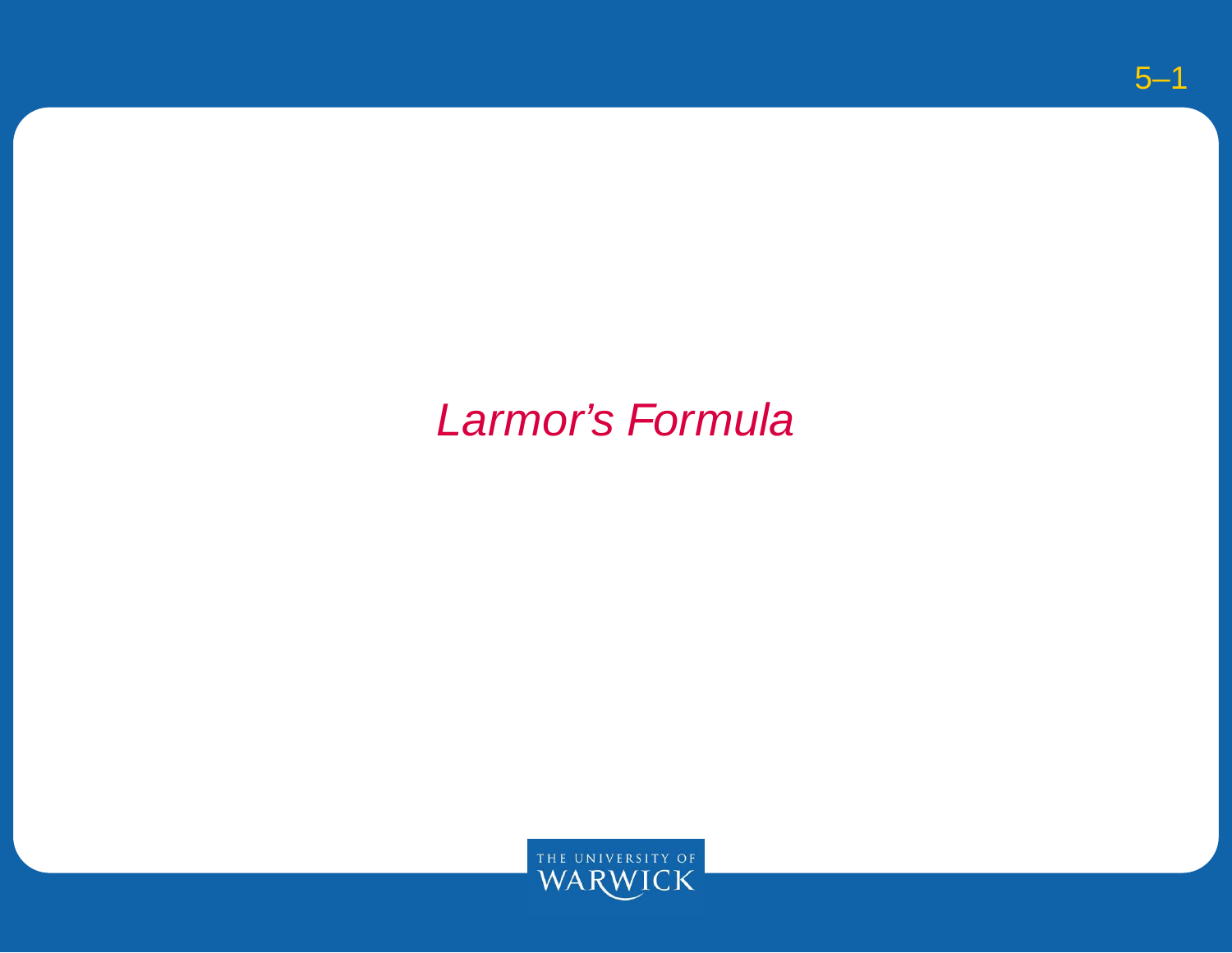$5 - 1$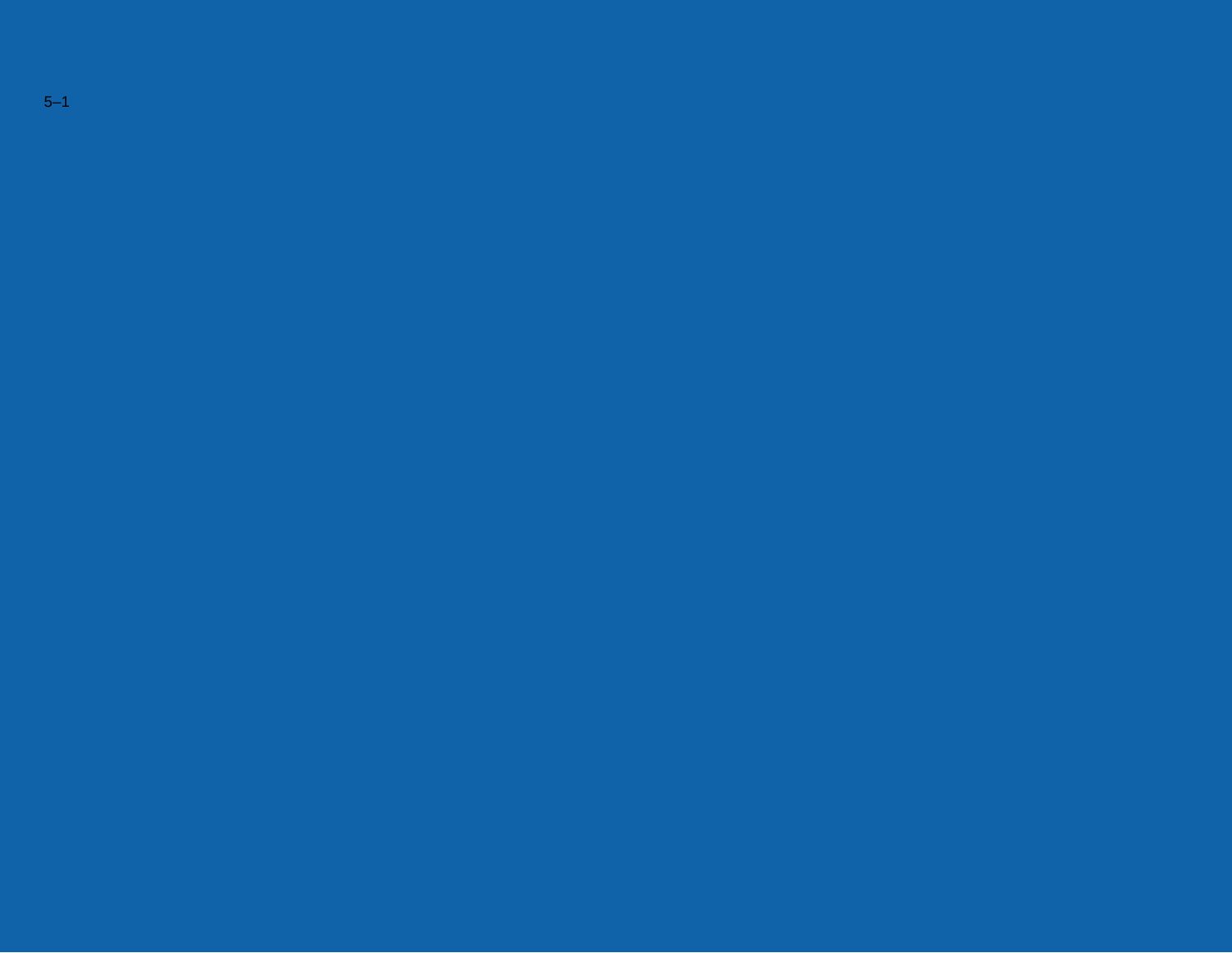One of the most important results of classical electrodynamics is the fact that accelerated charges emit radiation. Here, we will derive the formula describing this result, "Larmor's formula", using <sup>a</sup> classical treatment due to J.J. Thomson and revived by Malcolm Longair. The ab initio derivation using Maxwell's equations gives the same result.

We start by taking a stationary charge at rest at time  $t=0.$  The field lines from that charge have the simple configuration shown on the left side of the figure below. We now accelerate the charge by a velocity difference  $\Delta v$  for a time interval  $\Delta t$  and look at the field line configuration at a time  $t$  after this. T



Outside of a sphere of radius  $r\sim ct$  the field lines still point towards the original position of the charge, because the information about the acceleration has not yet moved farther out than  $r$ . Inside of this sphere the field lines point towards the location the charge had after the acceleration. Properly spoken, the figure is not correct as the charge continued to drift with its new velocity since the end of the acceleration. The field lines in the figure should reflect this, but given that that information has not yet propagated out to  $r$  either, we can ignore it, and all of the computations we do below will only need information local ti  $r$ . Since the electric field lines have to be connected, there is a small region of width  $c\Delta t$  in which the electric field has a non-radial component. An observer in this region will measure a temporal change in the  $E$ -field strength. By definition, a time dependent E-field is electromagnetic radiation and therefore this Gedankenexperiment has shown us that accelerating a charge will always lead to electromagnetic radiation!

To obtain the power radiated by the accelerated charge we need to know the strength of the electric field in the region of the electromagnetic pulse. This can be done by considering the following sketch of one  $E$ -field line: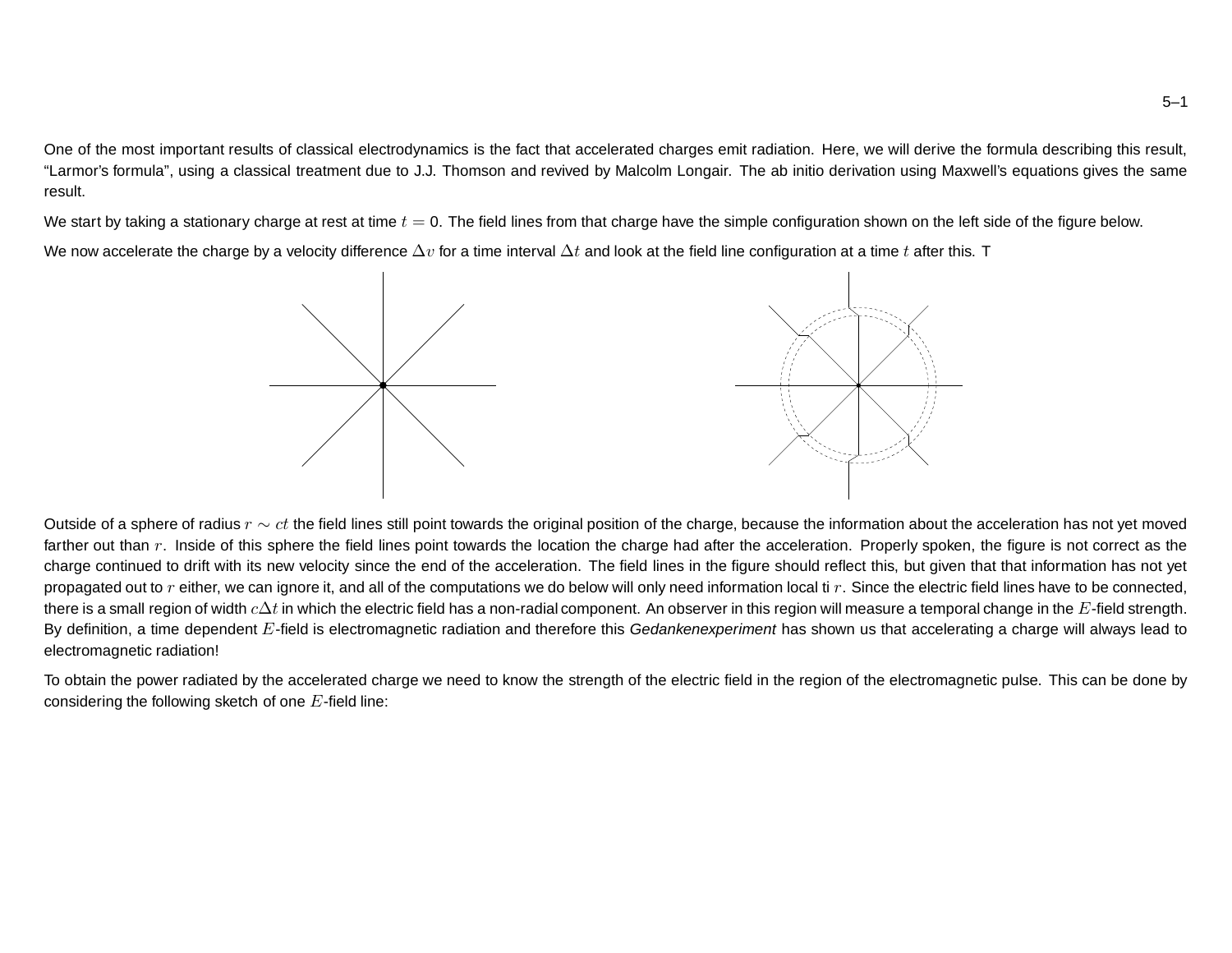

where, for simplicity  $dt = \Delta t$  and  $dv = \Delta v$ .

From simple geometry, one finds for the ratio of the electric fields in the pulse region:

$$
\frac{E_{\theta}}{E_r} = \frac{\Delta vt \sin \theta}{c \Delta t} \tag{5.1}
$$

 $E_r$  follows from Coulomb's law:

$$
E_r = \frac{q}{4\pi\epsilon_0} \cdot \frac{1}{r^2} \tag{5.2}
$$

and because we're observing at time  $t\mathrm{:}$ 

$$
r = ct \tag{5.3}
$$

Inserting  $E_r$  and  $r$  into Eq. (5.1) gives

$$
E_{\theta} = E_r \frac{\Delta v}{\Delta t} \frac{t \sin \theta}{c} = \frac{q}{4\pi\epsilon_0} \frac{1}{r} \frac{1}{ct} \frac{\Delta v}{\Delta t} \frac{t \sin \theta}{c}
$$
(5.4)

In the limit  $\Delta t\to$  0, we can identify  $\Delta v/\Delta t$  with the acceleration  $\dot{v}$  (where the dot denotes differentiation with respect to time), and therefore we finally obtain

$$
E_{\theta} = \frac{q}{4\pi\epsilon_0} \frac{1}{rc^2} \dot{v} \sin \theta \tag{5.5}
$$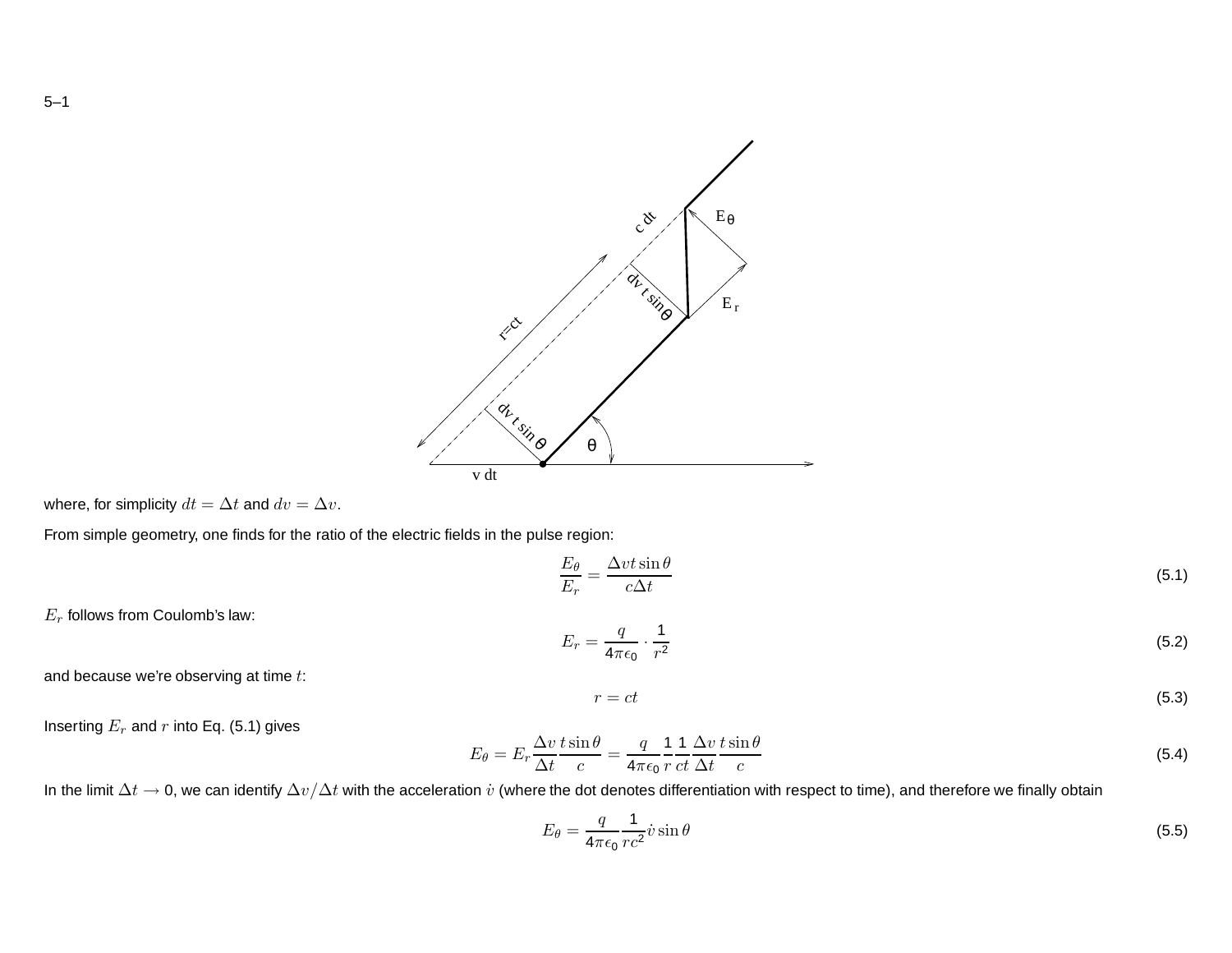So, during the pulse the  $E$ -field in the  $\theta$ -direction changes from 0 to  $E_\theta$  and back to 0. This is a pulse of electromagnetic radiation. The energy flow per unit area and per second,  $S$ , is given from Poynting's law as

$$
S = \epsilon_0 c E^2 \tag{5.6}
$$

and therefore

$$
S = \epsilon_0 c \frac{q^2}{16\pi^2 \epsilon_0^2} \frac{1}{c^4 r^2} \dot{v}^2 = \frac{1}{16\pi^2 c^3 \epsilon_0 r^2} q^2 \dot{v}^2 \sin^2 \theta \tag{5.7}
$$

This means that the energy loss has dipolar form, as shown in the following figure. Often, this equation is called Larmor's formula (although we will encounter another Larmor's formula below).



Note that the energy loss is symmetric, this means that the radiating particle is only loosing energy, but not momentum.

To obtain the total energy lost by the particle, we need to integrate the energy lost over all directions

$$
\frac{dE}{dt} = \int_{4\pi\mathrm{sr}} \frac{1}{16\pi^2 c^3 \epsilon_0^2 r^2} q^2 \dot{v}^2 \sin^2 \theta r^2 d\Omega \tag{5.8}
$$